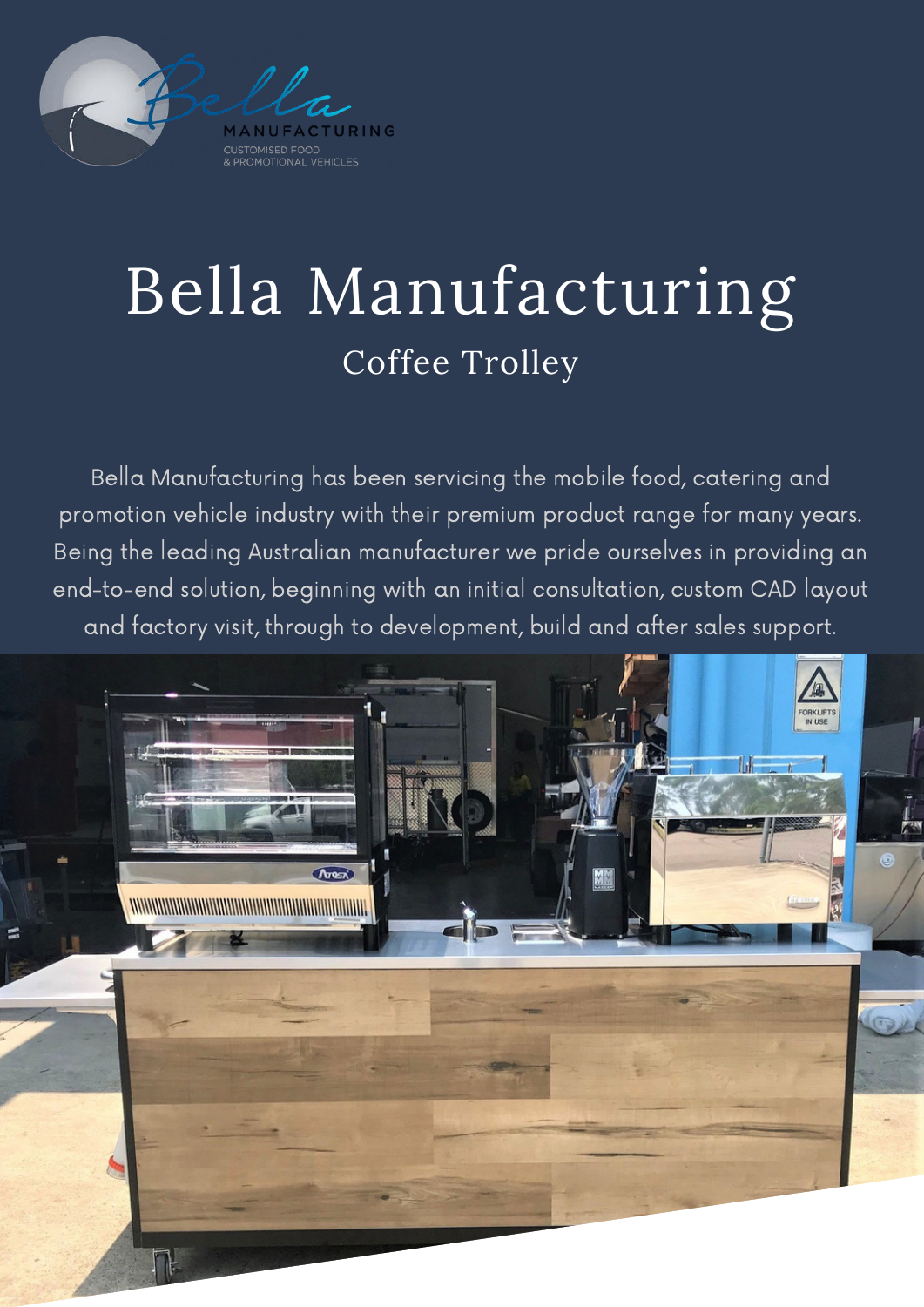





The coffee trolley is a fantastic mobile solution that allows you to take your coffee expertise right to the customer. The coffee trolley is a commercial catering unit, perfect for serving fresh, hot coffee anywhere.

CAD plans will be provided for council permits and applications. All units are designed to comply with Australian Food Safety Standards ANZFSA 3.2.3. We build from the tires up with quality Australian made products.

Our team is here to help every step of the way and provide you with everything you need to get your mobile food unit on the road.

Pricing starts from \$27,990.00 + GST

For you basic fit-out (Bondor panel & fit-out only) Pricing does not include equipment you choose to include.